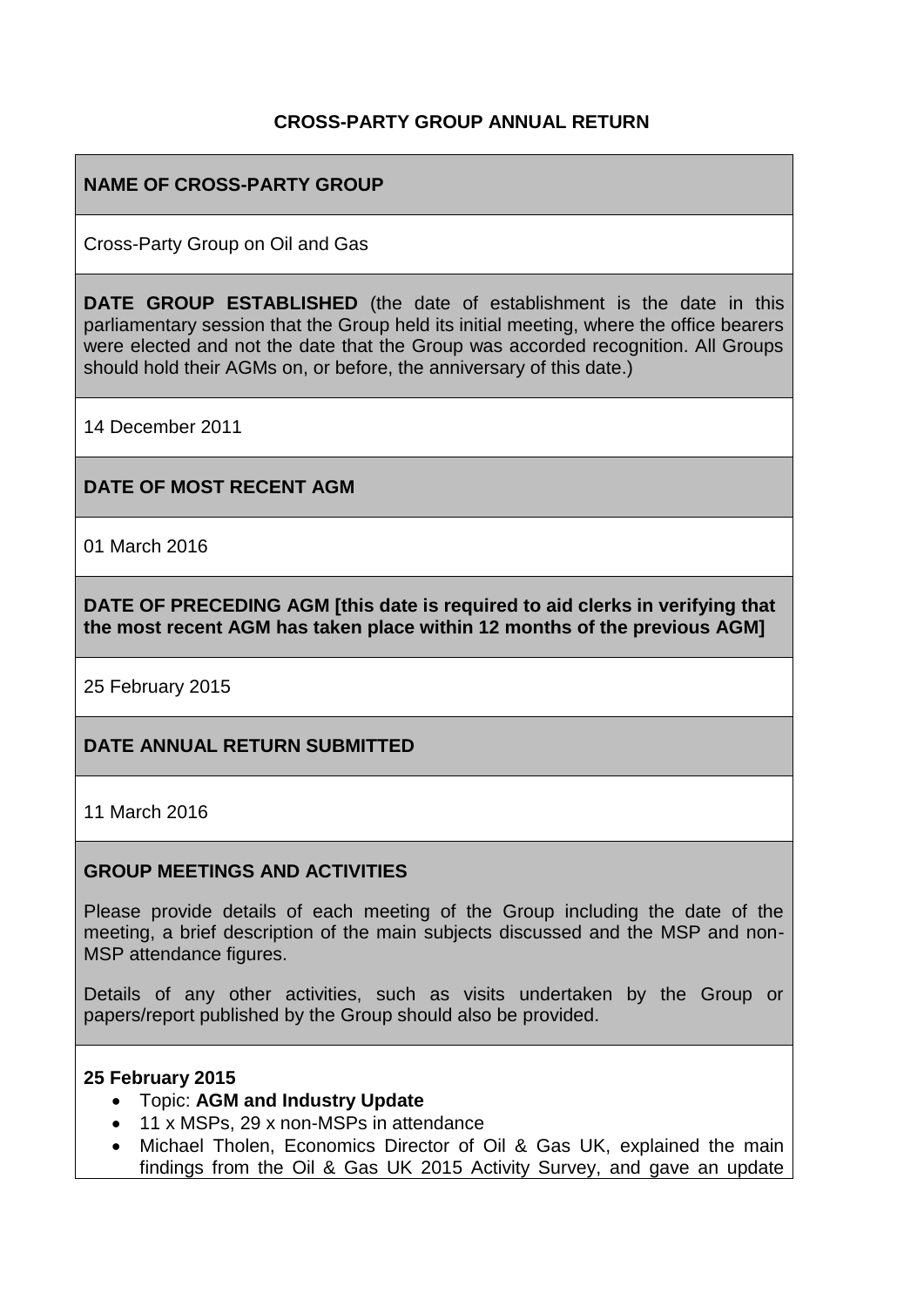about the economic state of the industry

- Tim Smith, Vice-President of Communications and External Affairs at BP, gave an operator perspective about the current state of the industry.
- Questions from the session covered industry outlook, new entrants into the industry, industry efficiency, decommissioning opportunities for the supply chain, the importance of STEM subjects, terms and conditions for offshore workers and labour market intelligence.

### **20 May 2015**

- Topic: **Scottish Apprenticeships Week and the Energy Jobs Taskforce**
- 8 x MSPs, 23 x non-MSPs in attendance
- Deirdre Michie, Oil & Gas UK's new Chief Executive, briefly addressed the group and outlined her priorities going forward.
- Gordon McGuinness and Robert Orr both from Skills Development Scotland then presented on Scottish Apprenticeship Week which was being held that week. They outlined what was being done to encourage further uptake in STEM subjects, as well as SDS' Energy Skills Investment Plan.
- Maggie McGinlay from Scottish Enterprise then talked through the work that the Energy Jobs Taskforce had been doing to promote skills and talent in the oil and gas industry during the difficult business environment.
- Questions covered balanced messaging issues; job losses; industry redundancies; industry skills-gap; apprenticeships; industry gender balance; and industry mentors.

## **2 September 2015**

- Topic: **Oil and Gas Authority and Industry Efficiency**
- 7 x MSPs, 31 x non-MSPs in attendance
- Andy Samuel, Chief Executive of the Oil and Gas Authority, gave an overview of the industry, before outlining what the newly established regulator's priorities were going forward.
- Mike Backus, VP of Operations at Nexen, outlined the cost efficiency work they have been undertaking, using the concept of 'marginal gains'.
- Questions covered: cultural change in the industry; health and safety concerns; the role of the OGA in promoting safety; the industry supply chain; and decommissioning.

## **11 November 2015**

- Topic: **Simplification and safety, and workforce engagement**
- 5 x MSPs, 15 x non-MSPs in attendance
- Les Linklater, Executive Director of Step Change in Safety, gave an overview of their simplification and standardisation project.
- Jake Molloy from RMT gave a workforce view on standardisation and simplification of safety processes, and the challenges being faced by workers at that time.
- Questions covered included: safety process; job rota patterns and redundancies in the industry.

### **01 March 2016**

Topic: **AGM, Industry Update and Energy Jobs Taskforce Update**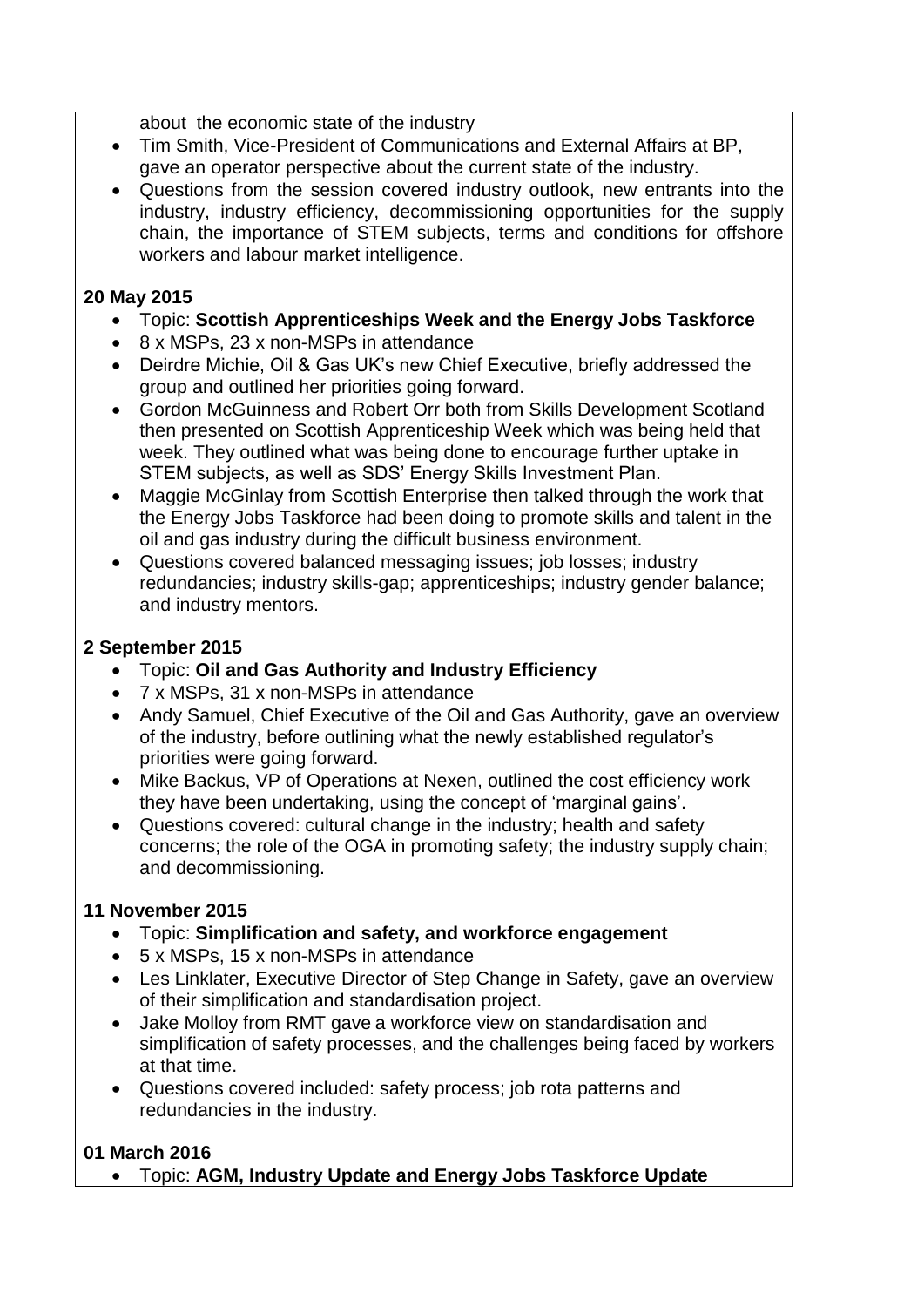- 8 x MSPs, 16 x non-MSPs in attendance
- Mike Tholen, Economics Director of Oil & Gas UK, explained the main findings from the Oil & Gas UK 2016 Activity Survey, and gave an overview of Oil & Gas UK's fiscal messaging ahead of Budget 2016.
- David Rennie, International Sector Head (Oil and Gas) at Scottish Enterprise then gave an update on the work of the Energy Jobs Taskforce.
- Questions in the meeting covered topics such as job loss figures; fiscal changes; industry redundancies; support for companies entering new markets; the role of the industry regulator; and decommissioning trends.

## **MSP MEMBERS OF THE GROUP**

Please provide names and party designation of all MSP members of the Group.

Alison McInnes – Scottish Liberal Democrats

Christian Allard – Scottish National Party

Chic Brodie – Scottish National Party

Dennis Robertson – Scottish National Party

Jamie McGrigor - Scottish Conservative and Unionist Party

Jenny Marra – Scottish Labour

Kevin Stewart – Scottish National Party

Lewis Macdonald – Scottish Labour

Liam McArthur – Scottish Liberal Democrats

Mark McDonald – Scottish National Party

Mary Scanlon – Scottish Conservative and Unionist Party

Nanette Milne - Scottish Conservative and Unionist Party

Rhoda Grant – Scottish Labour

Tavish Scott – Scottish Liberal Democrats

## **NON-MSP MEMBERS OF THE GROUP**

For organisational members please provide only the name of the organisation, it is not necessary to provide the name(s) of individuals who may represent the organisation at meetings of the Group.

| Individuals          | <b>Christine Jones</b>     |
|----------------------|----------------------------|
| <b>Organisations</b> | Oil & Gas UK - Secretariat |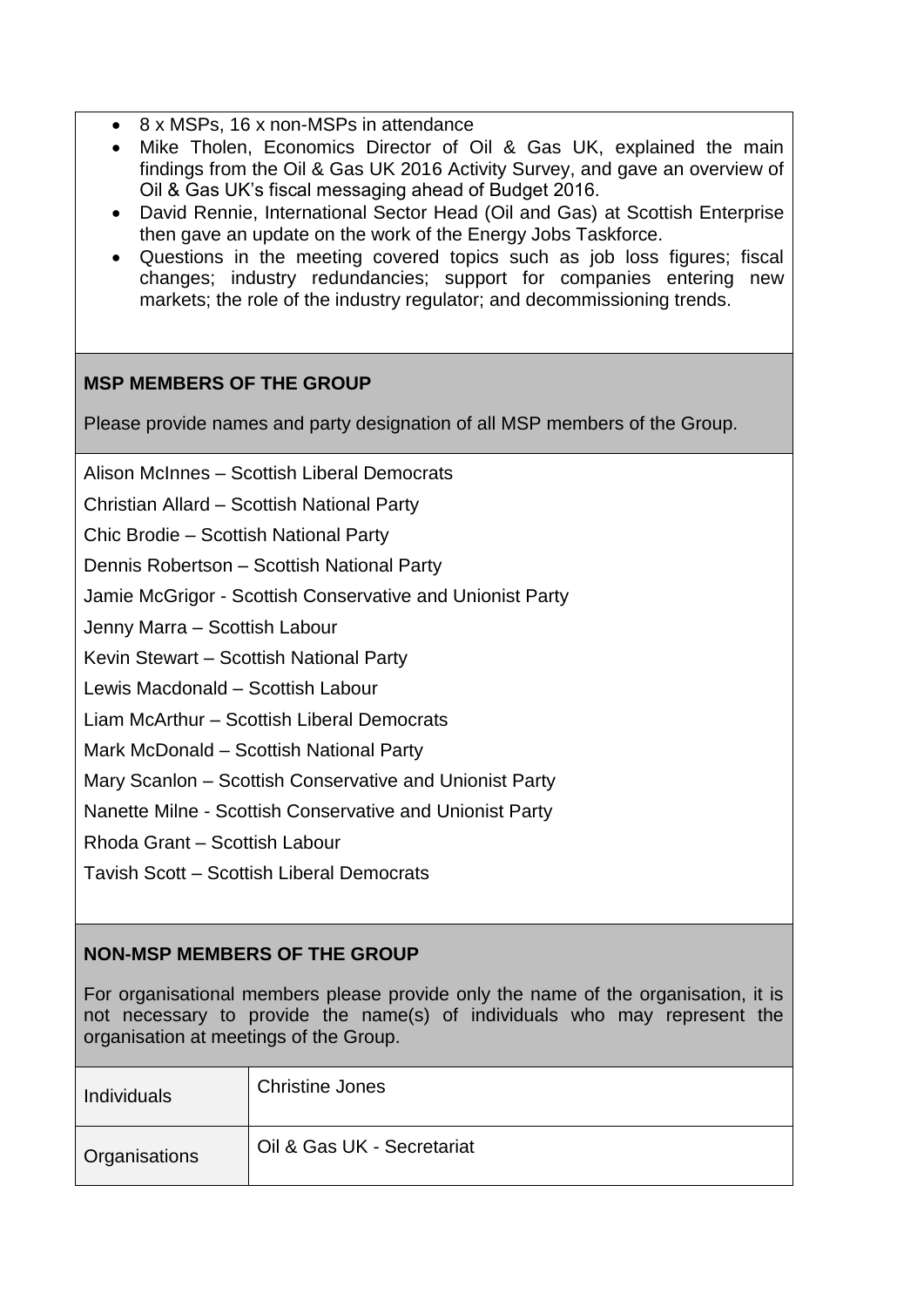| <b>Airbus Helicopters</b>                        |
|--------------------------------------------------|
| <b>AMEC Group</b>                                |
| <b>BG Group Plc</b>                              |
| <b>BIG Partnership</b>                           |
| BP Exploration Operating Company Limited         |
| <b>Chevron Upstream Limited</b>                  |
| CNR International (UK) Ltd                       |
| Cogna Limited                                    |
| Dana Petroleum plc                               |
| <b>DECC</b>                                      |
| Decom North Sea                                  |
| <b>Edinburgh University</b>                      |
| <b>Energy North</b>                              |
| <b>Energy UK Limited</b>                         |
| <b>Heriot Watt University</b>                    |
| Maersk Oil North Sea UK Limited                  |
| Met Office                                       |
| <b>OPITO</b>                                     |
| <b>Pinsent Masons</b>                            |
| <b>Price Waterhouse Coopers</b>                  |
| <b>QuEnSH Specialists Limited</b>                |
| <b>Rail Maritime and Transport Workers</b>       |
| <b>Robert Gordon University</b>                  |
| SCDI (Scottish Council Development and Industry) |
| <b>Scotland Office</b>                           |
| <b>Scottish Enterprise</b>                       |
| <b>Scottish Energy News</b>                      |
| <b>Scottish Government</b>                       |
| Shell U.K. Exploration and Production            |
| <b>Skills Development Scotland</b>               |
| <b>Spae Consulting</b>                           |
| <b>Statoil ASA</b>                               |
| Step Change in Safety                            |
| <b>Stork Ltd</b>                                 |
| <b>Talisman Sinopec</b>                          |
|                                                  |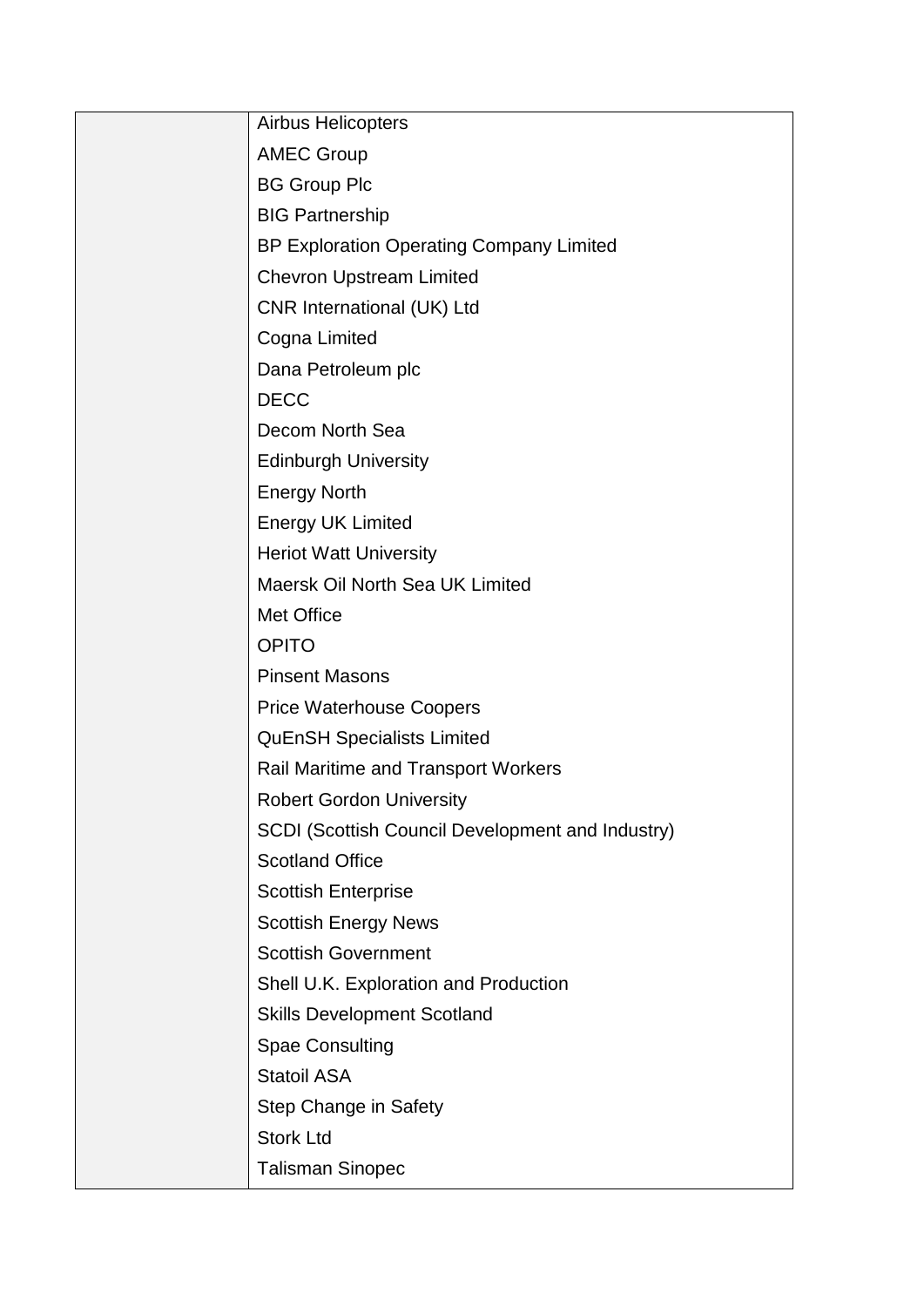| Unite                  |
|------------------------|
|                        |
| Total E&P UK Limited   |
| <b>Weber Shandwick</b> |
| Which?                 |
|                        |

## **GROUP OFFICE BEARERS**

Please provide names for all office bearers. The minimum requirement is that two of the office bearers are MSPs and one of these is Convener – beyond this it is a matter for the Group to decide upon the office bearers it wishes to have. It is permissible to have more than one individual elected to each office, for example, coconveners or multiple deputy conveners.

| Convener               | Nanette Milne MSP, Tavish Scott MSP, Lewis Macdonald MSP<br>and Dennis Robertson MSP |
|------------------------|--------------------------------------------------------------------------------------|
| <b>Deputy Convener</b> |                                                                                      |
| Secretary              | Neil Michie, Oil & Gas UK                                                            |
| Treasurer              | Neil Michie, Oil & Gas UK                                                            |

## **FINANCIAL BENEFITS OR OTHER BENEFITS RECEIVED BY THE GROUP**

Please provide details of any financial or material benefit(s) received from a single source in a calendar year which has a value, either singly or cumulatively, of more than £500. This includes donations, gifts, hospitality or visits and material assistance such as secretariat support.

Details of material support should include the name of the individual providing support, the value of this support over the year, an estimate of the time spent providing this support and the name of the organisation that this individual is employed by / affiliated to in providing this support.

Groups should provide details of the date on which the benefit was received, the value of the benefit and a brief description of the benefit.

If the Group is not disclosing any financial information please tick the box to confirm that the Group has considered the support received, but concluded it totalled under the threshold for disclosure (£500).

£1007.28 – hospitality from Oil & Gas UK for 2015/16 meetings

£450 – estimated secretarial support from Oil & Gas UK for 2015/16 meetings.